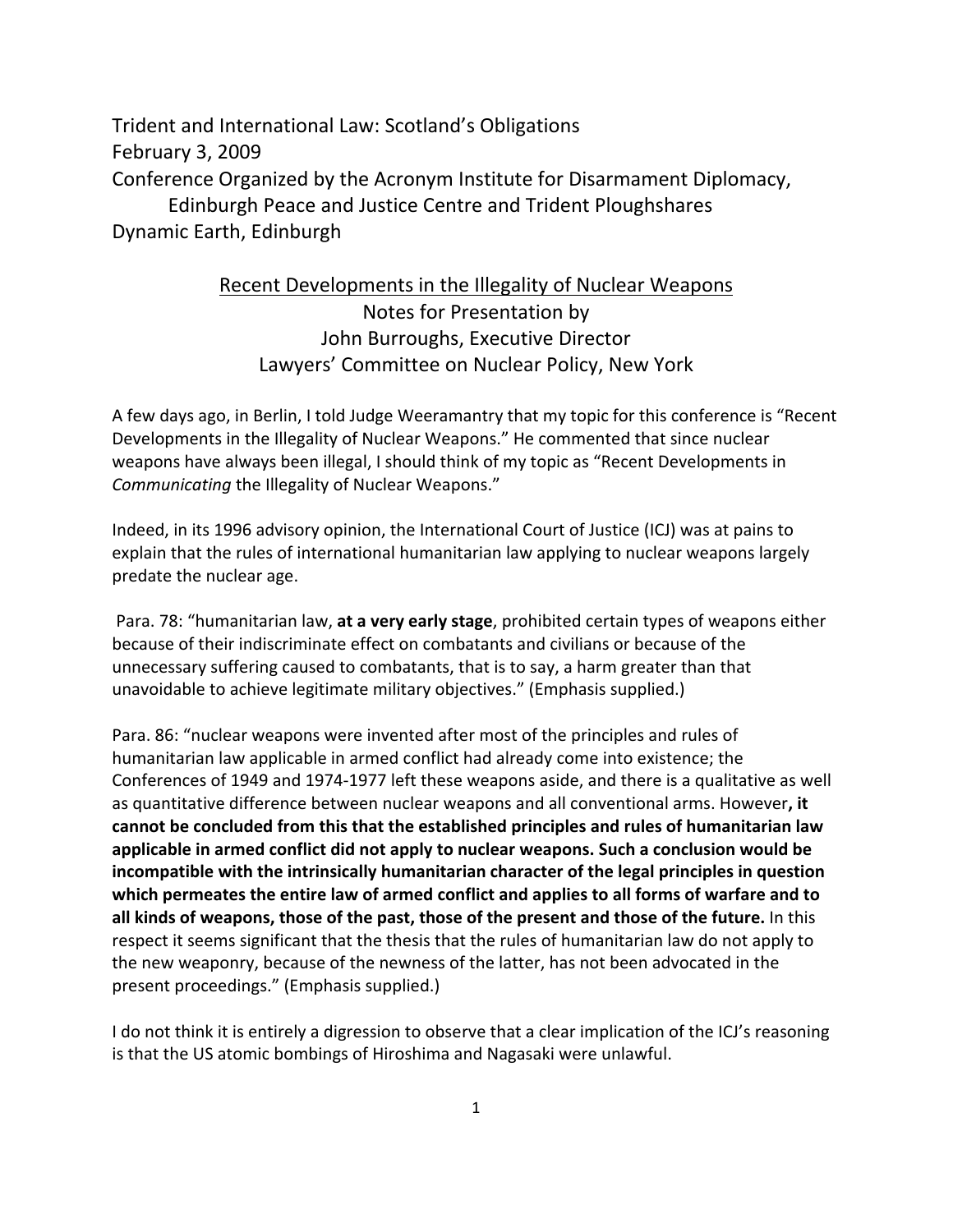But let me nonetheless review some of the developments in international law relating to nuclear weapons since the 1996 opinion.

1) **NATIONAL ACADEMY OF SCIENCES:** I start with not with a legal authority, but a scientific one, a body extremely knowledgeable about the effects of nuclear weapons and doctrines regarding their use. In a 1997 book, *The Future of U.S. Nuclear Weapons Policy*, the Committee on International Security and Arms Control of the U.S. National Academy of Sciences well summarized the implications of the ICJ's opinion. The Committee stated:

[T]he ICJ unanimously agreed that the threat or use of nuclear weapons is strictly limited by generally accepted laws and humanitarian principles that restrict the use of force. Accordingly, any threat or use of nuclear weapons must be limited to, and necessary for, self defense; it must not be targeted at civilians, and be capable of distinguishing between civilian and military targets; and it must not cause unnecessary suffering to combatants, or harm greater than that unavoidable to achieve military objectives. *In the committee's view, the inherent destructiveness of nuclear weapons, combined with the unavoidable risk that even the most restricted use of such weapons would escalate to broader attacks, makes it extremely unlikely that any contemplated threat or use of nuclear weapons would meet these criteria.* (Committee on International Security and Arms Control, National Academy of Sciences, *The Future of U.S. Nuclear Weapons Policy*, National Academy Press, 1997, p. 87; emphasis supplied.)

2) **INTERNATIONAL CRIMINAL COURT:** Negotiations on the Rome Statute of the International Criminal Court were completed in 1998, and the Statute entered into force in 2002. The statute sets forth "serious violations of the laws and customs applicable in international armed conflict, within the established framework of international law" (Art. 8(b)). The substantive provisions of the Statute were negotiated on the basis that they would reflect the present state of law binding on all states. It thus stands as a consensus-based statement of presently binding law defining war crimes. The United Kingdom is also a party.

a) Article 8(b)(i) forbids "Intentionally directing attacks against the civilian population as such or against individual civilians not taking direct part in hostilities". In the view of the International Committee of the Red Cross, the prohibition on attacks on civilians covers the use of indiscriminate weapons. The International Court of Justice identified as customary the following rule: "States must never make civilians the object of attack and must consequently never use weapons that are incapable of distinguishing between civilian and military targets" (para. 78). The Red Cross pointed out: "The Court thus equated the use of indiscriminate weapons with a deliberate attack upon civilians". August 1999 Paper prepared by the International Committee of the Red Cross relating to the crimes listed in article 8, paragraph 2(b)(xvii), (xviii), (xix), (xx), (xxiii), (xxiv) and (xxv) of the Rome Statute of the International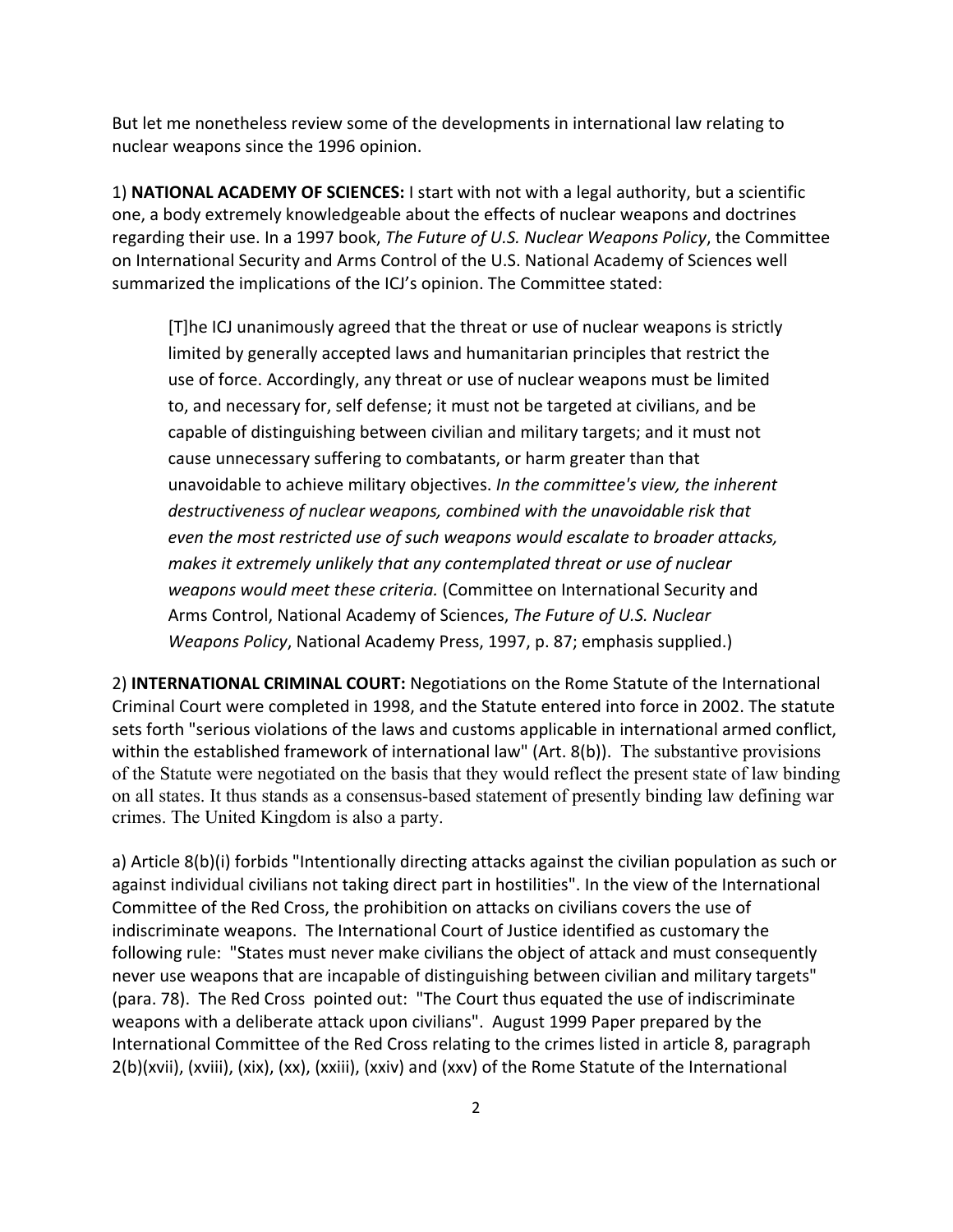Criminal Court, submitted by the governments of Belgium, Costa Rica, Finland, Hungary, the Republic of Korea, and Switzerland to the Preparatory Commission for the ICC, PCNICC/1999/WGEC/INF2/Add.2 (4 August 1999), p. 25.

b) **Rule of proportionality:** Rome Statute Art. 8(b)(iv)) prohibits: "Intentionally launching an attack in the knowledge that such attack will cause incidental loss of life or injury to civilians or damage to civilian objects or widespread, long‐term and severe damage to the natural environment which would be clearly excessive in relation to the concrete and direct overall military advantage anticipated."

This is sometimes known as the rule of proportionality, as applied to methods of warfare as opposed to the general response to another state's armed attack. It was not addressed specifically by the ICJ, perhaps because it was thought too flexible for the context of nuclear weapons, as it involves balancing. Nonetheless, it is central to the way the UK and USA now practice warfare, and deserves examination.

What we have recently been emphasizing at LCNP is that compliance with this rule, and others, requires the ability to control the weapon or method of warfare used. See **[The Legal and Policy](http://lcnp.org/disarmament/2008JulyLCNPshortstatement.pdf)  [Imperatives for the Abolition of Nuclear Weapons](http://lcnp.org/disarmament/2008JulyLCNPshortstatement.pdf)**, July 2008; [Ending U.S. Reliance on Nuclear Weapons](http://lcnp.org/disarmament/LCNPstatement2008.pdf)  [and Achieving Their Global Elimination: Wise Policy and Required by Law](http://lcnp.org/disarmament/LCNPstatement2008.pdf), March 2008.

An Air Force publication on the law of armed conflict states in part:

Weapons are not unlawful simply because their use may cause incidental casualties to civilians and destruction of civilian objects. Nevertheless, particular weapons or methods of warfare may be prohibited because of their indiscriminate effects…. *[S]ome weapons, though capable of being directed only at military objectives, may have otherwise uncontrollable effects so as to cause disproportionate civilian injuries or damage.* Biological warfare is a universally agreed illustration of such an indiscriminate weapon. (International Law – The Conduct of Armed Conflict and Air Operations, U.S. Air Force Pamphlet 110‐31, 1976, § 6‐3(c); emphasis supplied.)

Nuclear weapons are not capable of being controlled in this fashion. A related provision is found in the 1977 Protocol I to the Geneva Conventions. Article 51, "Protection of the Civilian Population," provides:

4. Indiscriminate attacks are prohibited. Indiscriminate attacks are:

(a) those which are not directed at a specific military objective;

(b) those which employ a method or means of combat which cannot be directed at a specific military objective;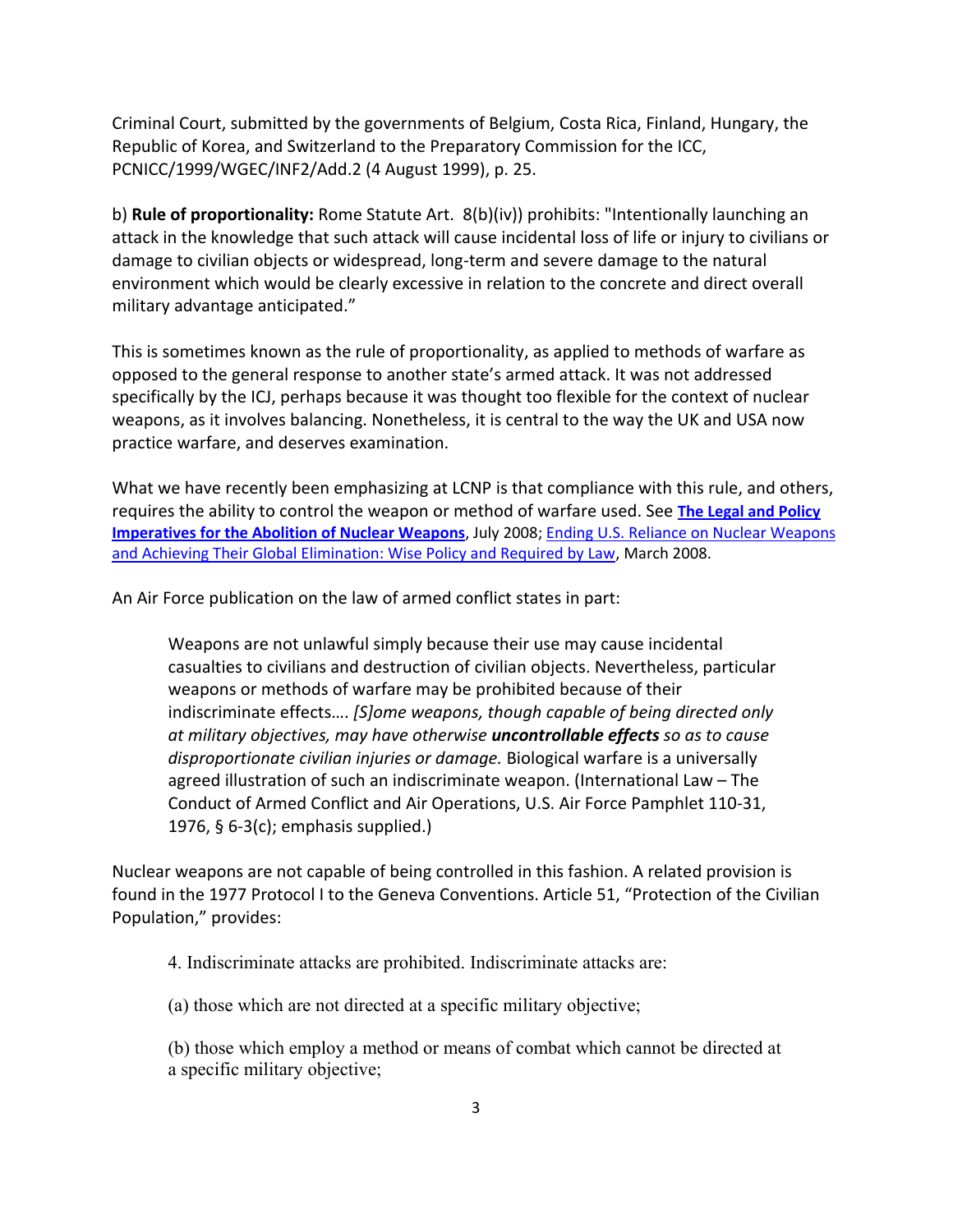(c) *those which employ a method or means of combat the effects of which cannot be limited as required by the Protocol***;** *and consequently, in each such case, are of a nature to strike military objectives and civilians or civilian objects without distinction***.** (Emphasis supplied.)

Limiting effects requires that the weapons be capable of being controlled. Again, that is not possible with nuclear weapons, above all due to the radiation effects.

c) **Protection of the environment:** It is also noteworthy that the Rome Statute Art. 8(b)(iv) prohibition of disproportionate attacks includes effects on the environment within the balancing test. This is also stated in the ICJ opinion. While noting that environmental law does not "deprive a State of the exercise of its right of self‐defense under international law because of its obligations to protect the environment," the ICJ stated: "Nonetheless, **States must take environmental considerations into account when assessing what is necessary and proportionate in the pursuit of legitimate military objectives**." (Para. 30; emphasis supplied.) With the Rome Statute, that requirement became more entrenched. It is important to the illegality of threat and use of nuclear weapons, because it may come into play even in cases of attacks which arguably do not affect civilian populations and civilian infrastructure.

## The ICJ also observed

that Articles 35, paragraph 3, and 55 of Additional Protocol I [to the Geneva Conventions] provide additional protection for the environment. Taken together, these provisions embody **a general obligation to protect the natural environment against widespread, long-term and severe environmental damage**; the prohibition of methods and means of warfare which are intended, or may be expected, to cause such damage; and the prohibition of attacks against the natural environment by way of reprisals. [§] These are powerful constraints for all the States having subscribed to these provisions. (Para. 31; emphasis supplied.)

As the years go by, those provisions also become part of customary international law, applicable even to those states not party to Protocol I or which, as in the case of the United Kingdom, ratified subject to the reservation that rules "introduced" by the Protocol – new rules ‐ do not apply to nuclear weapons.

d) **Crimes against humanity:** The Rome Statute also defines the following as a crime against humanity (Article 7): murder, extermination, and other inhumane acts of a similar character, when committed as part of a widespread or systematic attack directed against any civilian population. This is the modern version of the crime against humanity prosecuted at Nuremberg. While not really a "recent development," it certainly demonstrates the entrenchment of the prohibition of crimes against humanity. Any use of nuclear weapons would involve war crimes. However, because nuclear weapons really are beyond the scope of warfare, and because of its rhetorical power, it is important to also state that use of nuclear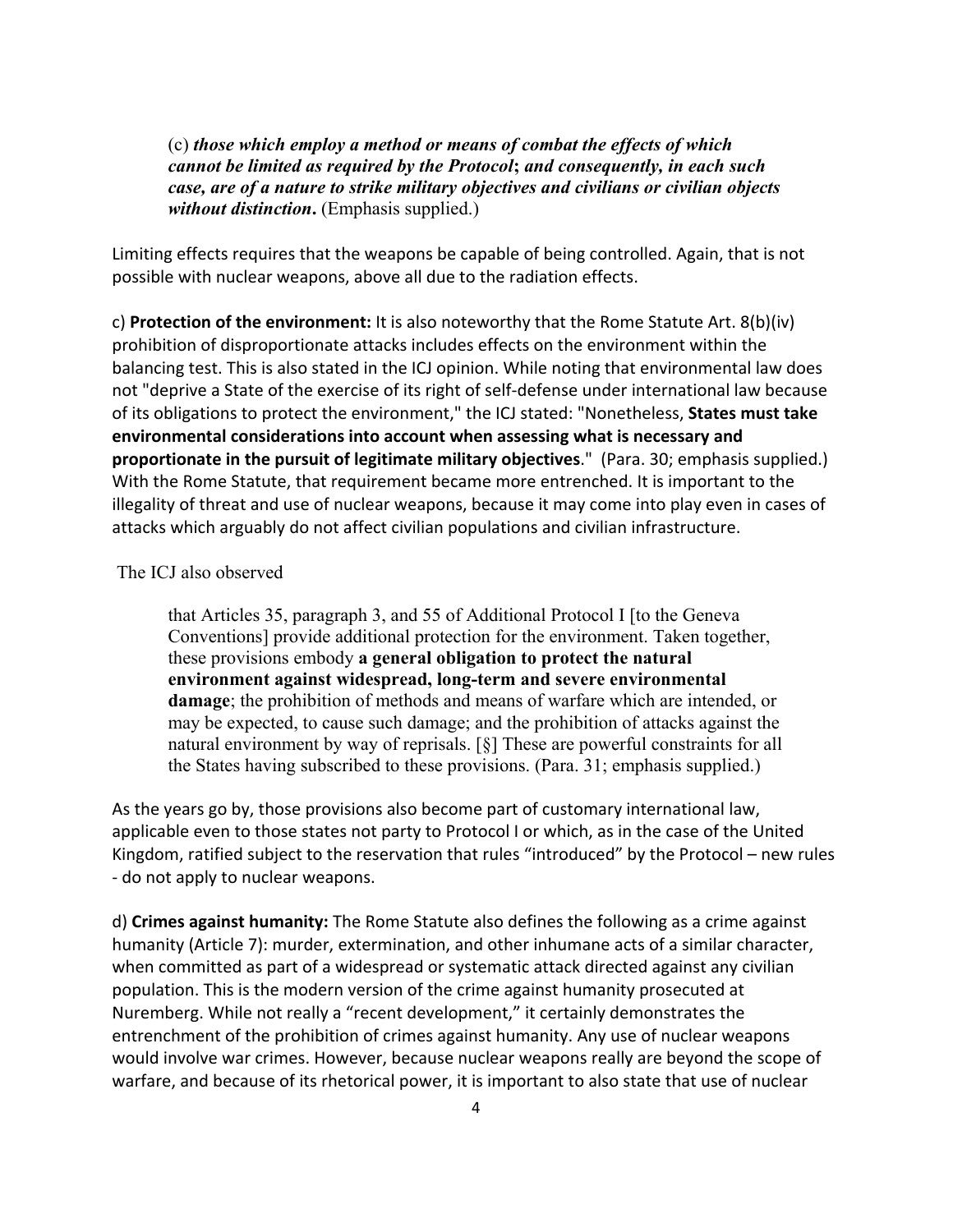weapons is a crime against humanity. This may serve as useful language for a future agreement or perhaps a UN Security Council resolution, as Rebecca Johnson suggests. It is also significant that crimes against humanity can be committed in time of peace as well as time of war, opening the door for arguments that peacetime preparations to commit such crimes are unlawful.

3) **Reprisal and the International Criminal Tribunal for the Former Yugoslavia:** The ICJ framed the prohibition of inflicting indiscriminate harm in categorical form, stating that it is a "*fundamental"* and "*intransgressible"* rule that states must "*never* use weapons that are incapable of distinguishing between civilian and military targets". Paras. 78, 79 (emphasis added). While the Court elsewhere declined to pass on the legality of nuclear reprisals, its statement of the prohibition effectively rules them out. The categorical nature of the principle protecting civilians was affirmed by the Trial Chamber of the International Criminal Tribunal for the Former Yugoslavia in a decision reconfirming Milan Martic's indictment for ordering rocket attacks on Zagreb which killed and wounded civilians. *Prosecutor v. Milan Martic (Rule 61 Proceeding)*, Case No. IT‐95‐11‐1 (8 March 1996), paras. 8‐17. Applying humanitarian law including Article I Common to all Geneva Conventions, which sets forth minimum standards of customary international law, the Trial Chamber stated that **"no circumstances would legitimize an attack against civilians even if it were a response proportionate to a similar violation perpetrated by the other party".** *Id*. at para. 15, emphasis supplied; see also paras. 16 and 17.

4) **NPT Commitments:** In paragraph 105(2)F of the "dispositif" setting forth its answers to the General Assembly, the Court unanimously concluded: "There exists an obligation to pursue in good faith and bring to a conclusion negotiations leading to nuclear disarmament in all its aspects under strict and effective international control." The Court's statement of the disarmament obligation is now the authoritative interpretation of Article VI of the Nuclear Non‐ Proliferation Treaty (NPT). Article VI provides: "Each of the Parties to the Treaty undertakes to pursue negotiations in good faith on effective measures relating to cessation of the nuclear arms race at an early date and to nuclear disarmament, and on a treaty on general and complete disarmament under strict and effective international control."

Article VI must be understood in the context of the entire treaty. The NPT is the only security treaty that permits two classes of members: states acknowledged to possess nuclear weapons and states barred from acquiring them. One hundred and eighty-eight states are members. Only three countries are outside the regime, all nuclear‐armed, India, Pakistan, and Israel. In addition, North Korea's status is in limbo; it has announced its withdrawal, and may have a few nuclear weapons. The NPT strikes a bargain between non‐nuclear weapon states, which are prohibited from acquiring nuclear arms and are guaranteed access to peaceful nuclear technology, and nuclear weapons states, which are required to negotiate nuclear disarmament in good faith. In the post‐Cold War era, the 1995 and 2000 NPT Review Conferences, and the 1996 International Court of Justice opinion, established that the NPT requires the achievement of symmetry by obligating the nuclear weapons states to implement a program culminating in the elimination of their arsenals.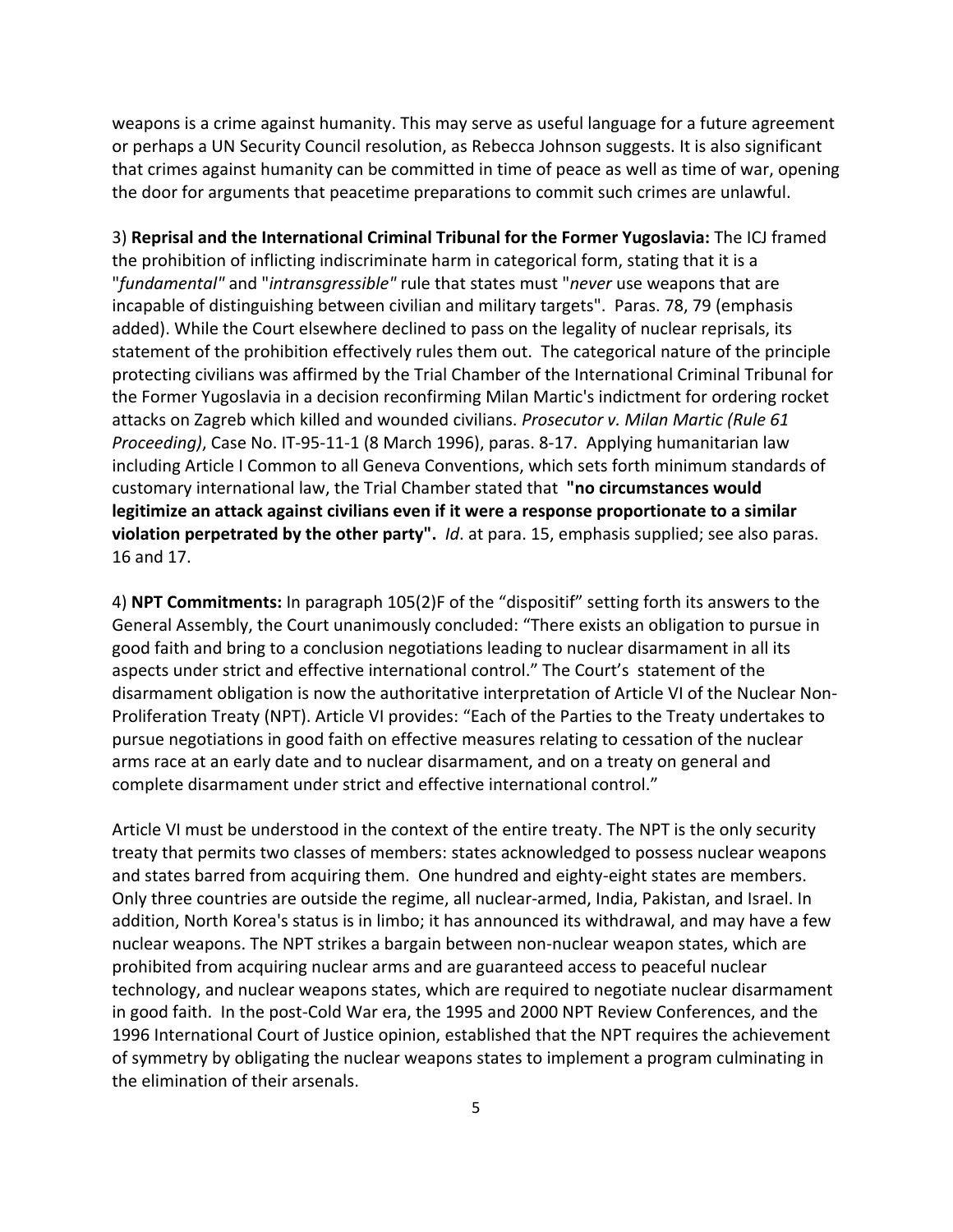In 1995, the year that the NPT was due to expire, the indefinite extension of the treaty was agreed as part of a larger package that included a set of commitments known as the "Principles and Objectives for Nuclear Non‐Proliferation and Disarmament". The Principles and Objectives set forth measures for implementation of the Article VI disarmament obligation. They include negotiation of a Comprehensive Test Ban Treaty by 1996, commencement of negotiations on a treaty banning production of fissile materials for use in weapons, and the "determined pursuit by the nuclear‐weapon States of systematic and progressive efforts to reduce nuclear weapons globally, with the ultimate goal of eliminating those weapons."

The 2000 NPT Review Conference further specified what the Article VI disarmament obligation requires. Its Final Document sets forth "practical steps for the systematic and progressive efforts to achieve nuclear disarmament" ("Practical Steps"). Implementation of this comprehensive agenda would result in the achievement of a nuclear‐weapon‐free world. Among its crucial elements were: 1) an "unequivocal undertaking by the nuclear‐weapon States to accomplish the total elimination of their nuclear arsenals," confirming the ICJ's interpretation of Article VI; 2) affirmation of principles of transparency, verification, and irreversibility for the reduction and elimination of nuclear arsenals; 3) bringing the Comprehensive Test Ban Treaty into force and observing the moratorium on nuclear test explosions pending its entry into force; and 4) "a diminishing role for nuclear weapons in security policies to minimize the risk that these weapons ever be used and to facilitate the process of their total elimination."

Under well‐established rules of treaty interpretation set forth in the Vienna Convention on the Law of Treaties, the 2000 Practical Steps together with the 1995 Principles and Objectives constitute agreement and practice subsequent to the adoption of the NPT authoritatively applying and interpreting Article VI. The Vienna Convention is widely acknowledged as stating customary rules of international law. Article 31(3) of the Vienna Convention, entitled "General Rule of Interpretation," provides that in addition to the text and preamble of a treaty, "there shall be taken into account … (a) any subsequent agreement between the parties regarding the interpretation of the treaty or the application of its provisions; (b) any subsequent practice in the application of the treaty which establishes the agreement of the parties regarding its interpretation." The 2000 NPT Review Conference Final Document states that the "Conference agrees" on the Practical Steps. Further, the agreement was reached in the context of a proceeding authorized by Article VIII of the NPT "to review the operation of this Treaty with a view to assuring that the purposes of the Preamble and the provisions of the Treaty are being realized." This is the most natural setting for states to make authoritative applications and interpretations of the NPT.

In addition to constituting *agreements*, the Principles and Objectives and Practical Steps are part of a *practice* of the parties to the NPT that has been consistent over the course of the treaty's life, dating back to its inception. After the treaty was opened for signature on July 1, 1968, the Soviet Union and the United States placed specific measures before the predecessor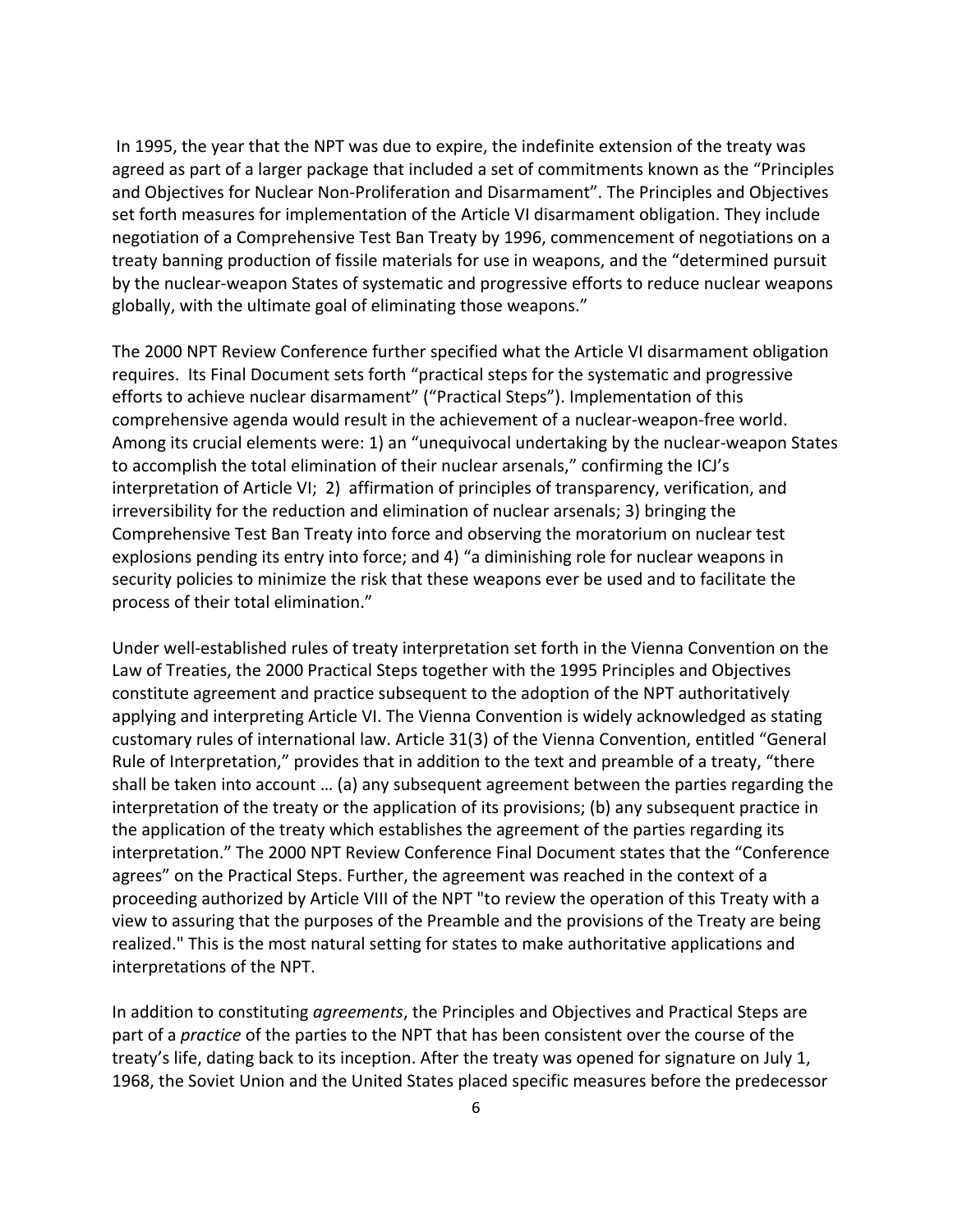to today's Conference on Disarmament, the Eighteen Nation Disarmament Committee, where the NPT had been negotiated. Under a heading taken from Article VI, they proposed an agenda including "the cessation of testing, the non-use of nuclear weapons, the cessation of production of fissionable materials for weapons use, the cessation of manufacture of weapons and reduction and subsequent elimination of nuclear stockpiles …." (ENDC/PV. 390, 15 August 1968, para. 93.) Disarmament measures have been the subject of discussion at every Review Conference since then. In short, the Practical Steps, as an application of Article VI, are an essential guide to its interpretation. They identify criteria and principles that are so tightly connected to the core meaning of Article VI as to constitute requirements for compliance with the NPT and more generally the disarmament obligation stated by the ICJ.

Article VI and the commitments made in 1995 and 2000 enjoin reduction and elimination of nuclear arsenals. They are wholly incompatible with planning and implementation of maintenance and modernization of nuclear forces for decades to come. What are their implications for threat and use of nuclear weapons? If a state has accepted an undertaking to eliminate its arsenal, and a diminishing role for nuclear weapons in security policies to minimize the risk of their use, the strong implication is that threat and use is illegitimate; the NPT thus reinforces international humanitarian law in this respect.

5) **Good faith**. The International Association of Lawyers Against Nuclear Arms recently has sought to better define what the "good faith" referred to in Article VI requires. It is also a fundamental principle of international law that treaties are to be implemented in good faith. With others we organized an excellent [conference](http://www.lcnp.org/wcourt/BurroughsNiRarticle_May2008.htm) on May 1, 2008 in Geneva on this subject. Judge Bedjaoui gave the keynote address, and some of what he has to say on good faith is available in the paper prepared for today's meeting.

At the most basic level, good faith means keeping promises and working sincerely and cooperatively to achieve agreed objectives. Good faith requires meeting the NPT commitments made in 1995 and 2000 or, when appropriate, developing alternative means of fulfilling Article VI. Judge Bedjaoui stated that good faith requires refraining from acts incompatible with the object and purpose of the NPT and proscribes every initiative the effect of which would be to render impossible the conclusion of the contemplated disarmament treaty. Replacement and modernization of nuclear arsenals looking ahead for decades falls in the category in an act incompatible with the NPT's object and purpose. As to the negotiations required by Article VI, they must first of all be commenced! Once commenced, Judge Bedjaoui explained, good faith requires their sustained upkeep, awareness of the interests of the other party, and a persevering quest for an acceptable compromise.

I think that the concept of good faith deserves emphasis and further development. Not only is it required to make progress in the nuclear sphere and others, notably that of climate protection. It also is one that is well suited to public advocacy and public understanding. Citizens can demand that their governments act in good faith to stop nuclear arms racing and accomplish the elimination of nuclear forces.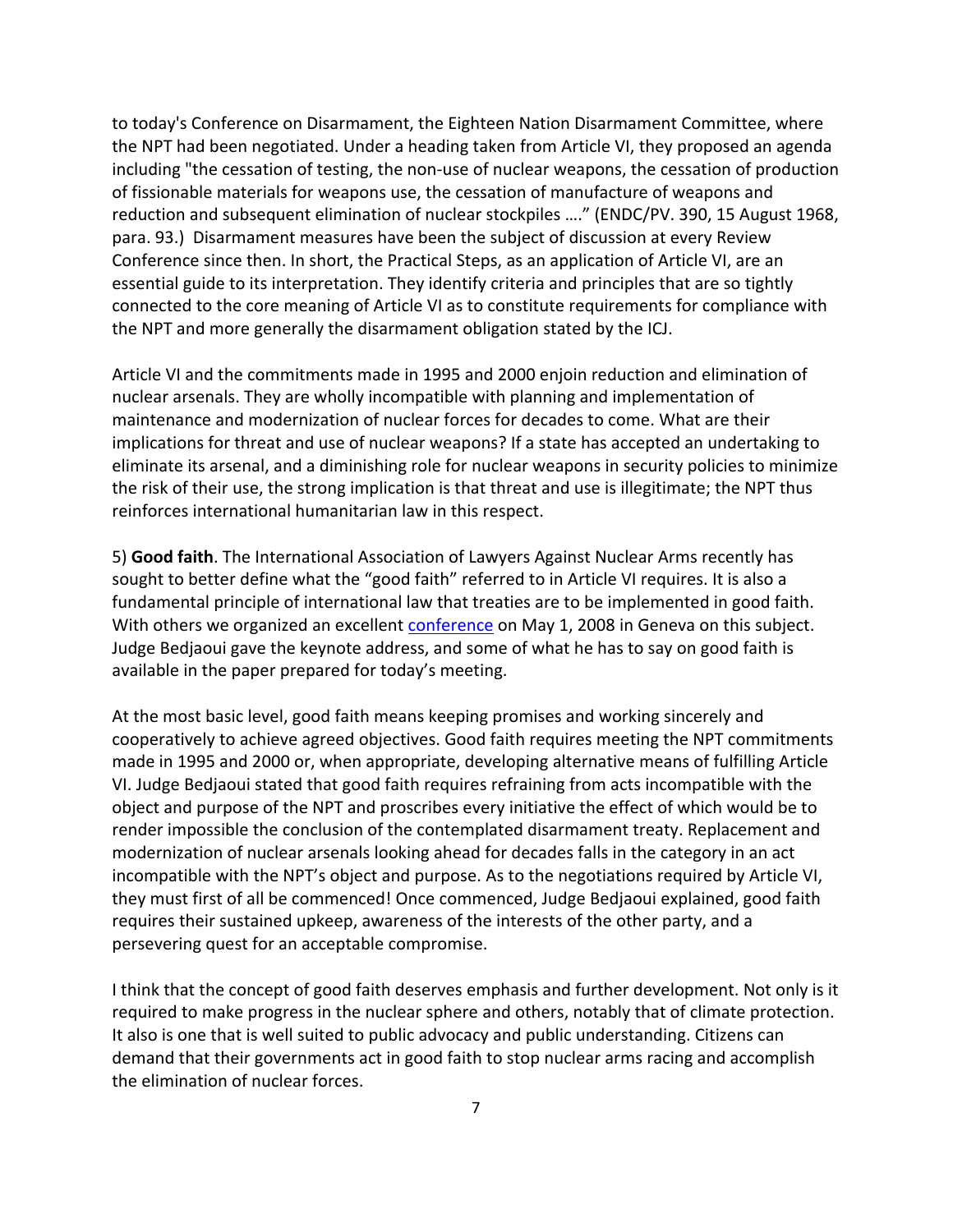**6) UN Security Council (UNSC) Resolution 1540 (2004).** This resolution is aimed at requiring states to prevent non‐state actor trafficking in and acquisition of nuclear, chemical, biological weapons and associated materials and parts. It also, however:

 6. *Calls upon* all States: (a) To promote the universal adoption and full implementation, and, where necessary, strengthening of multilateral treaties to which they are parties, whose aim is to prevent the proliferation of nuclear, biological or chemical weapons.

Also, a preambular provision recalls "the Statement of its President adopted at the Council's meeting at the level of Heads of State and Government on 31 January 1992 (S/23500), including the need for all Member States to fulfil their obligations in relation to arms control and disarmament and to prevent proliferation in all its aspects of all weapons of mass destruction".

As a whole, the UNSC resolution is binding upon all states. It was adopted under Chapter VII of the UN Charter pursuant to which the UNSC maintains international peace and security. While the provisions relating to disarmament are phrased in precatory terms – "calls upon" – arguably they too are binding, given the context.

So "non‐state actors" ‐ the subject of the resolution – can have a positive role as well; citizens in demanding that their government meet the NPT obligations reinforced by the resolution.

**7)** Regarding threat, I am not aware of developments in the law since the ICJ opinion. Already, the fact that the use of nuclear weapons would be unlawful under the law of armed conflict necessarily means that any specific threat to use nuclear weapons would be unlawful. This arises from the established rule of the law of armed conflict that it is unlawful for a state to threaten to use force that it would be unlawful in fact to use. As stated by the International Court of Justice, "If an envisaged use of weapons would not meet the requirements of humanitarian law [including discrimination], a threat to engage in such use would also be contrary to that law." Clearly, a "threat" contrary to the UN Charter and humanitarian law will be considered to have occurred in a concrete situation, like an ongoing war, where one state signals to another, "If you do not do X or refrain from Y, we will resort to the use of nuclear weapons." That is true even where the demand itself is lawful, for example "do not invade our territory." However, clearly identifiable threats of this kind, while they have occurred, are somewhat rare and hard to establish. (Interestingly, governments do not like to openly threaten use of nuclear weapons in specific circumstances.)

What about long-running declared policies giving governments the option of use of nuclear weapons in certain circumstances? What about the longstanding nuclear threat vs. nuclear threat claimed to be at the core of "strategic stability" by the United States and Russia? It can certainly be plausibly argued that these are "unlawful" threats. The ICJ opinion gives some support to this argument. While declining to make a formal pronouncement on the policy of "deterrence", the Court concluded that the policy would be unlawful under the United Nations Charter if use of